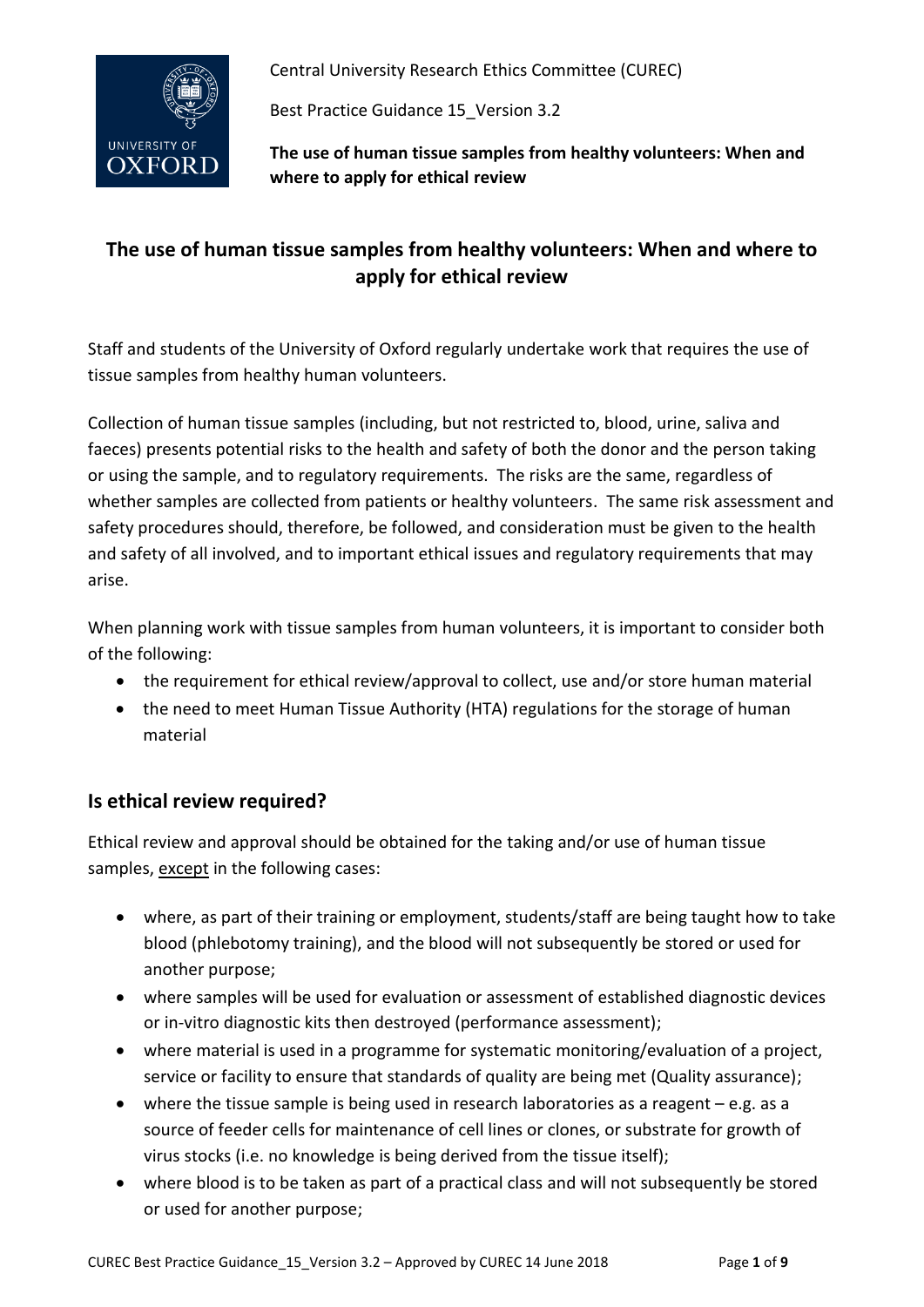

Best Practice Guidance 15\_Version 3.2

**The use of human tissue samples from healthy volunteers: When and where to apply for ethical review**

where the tissue is an established in-house or commercially available cell line

In such cases, consent should still be obtained from the tissue donor, but if the sample is being taken for any of the above purposes, this use will not require formal review and approval by either a University or NHS Research Ethics Committee (REC).

In some cases, tissue is taken from colleagues. If such tissue is taken for any of the above nonresearch purposes, staff and students should follow the guidance provided on th[e University](https://occupationalhealth.admin.ox.ac.uk/files/takingbloodsamplesfromcolleaguesorstudentsforresearchandteachingohspolicydocument1-03pdf)  [Occupational Health website.](https://occupationalhealth.admin.ox.ac.uk/files/takingbloodsamplesfromcolleaguesorstudentsforresearchandteachingohspolicydocument1-03pdf)

For research involving the taking of urine, saliva, stool and/or venous blood samples from healthy adult volunteers, University researchers should adhere to [CUREC Approved Procedure 24 \(AP24\)](http://researchsupport.admin.ox.ac.uk/governance/ethics/resources/ap#collapse5-2) when seeking ethical review/approval and conducting the research.

## **Human Tissue Authority Guidelines on 'Relevant Material'**

The HTA requires 'relevant material' for research to be held under the governance of either NHS ethical approval or an HTA licence.

Regardless of whether or not ethical review and approval is needed, it is therefore important to first establish whether the human tissue samples would be considered ['relevant material'](https://www.hta.gov.uk/policies/relevant-material-under-human-tissue-act-2004) under th[e Human Tissue Act 2004.](https://www.hta.gov.uk/policies/human-tissue-act-2004) The Human Tissue Act 2004 is an act of the UK Parliament applying to England, Northern Ireland and Wales, which consolidated previous legislation and created the Human Tissue Authority to "regulate the removal, storage, use and disposal of human bodies, organs and tissue."

The definition of relevant material in the Act is: *Section 53: Relevant material:*

- 1. *In this Act, "relevant material" means material, other than gametes, which consists of or includes human cells.*
- 2. *In this Act, references to relevant material from a human body do not include embryos outside the human body, or hair and nail from the body of a living person.*

Please contact the University's Human Tissue Governance Team for any advice regarding the use and storage of human tissue samples for research: hta\_help@admin.ox.ac.uk

# **Examples of relevant material (taken from the [HTA website\)](https://www.hta.gov.uk/policies/relevant-material-under-human-tissue-act-2004)**

The fundamental concept of relevant material is that if a sample is known to contain even a single cell that has come from a human body, then the sample should be classified as relevant material.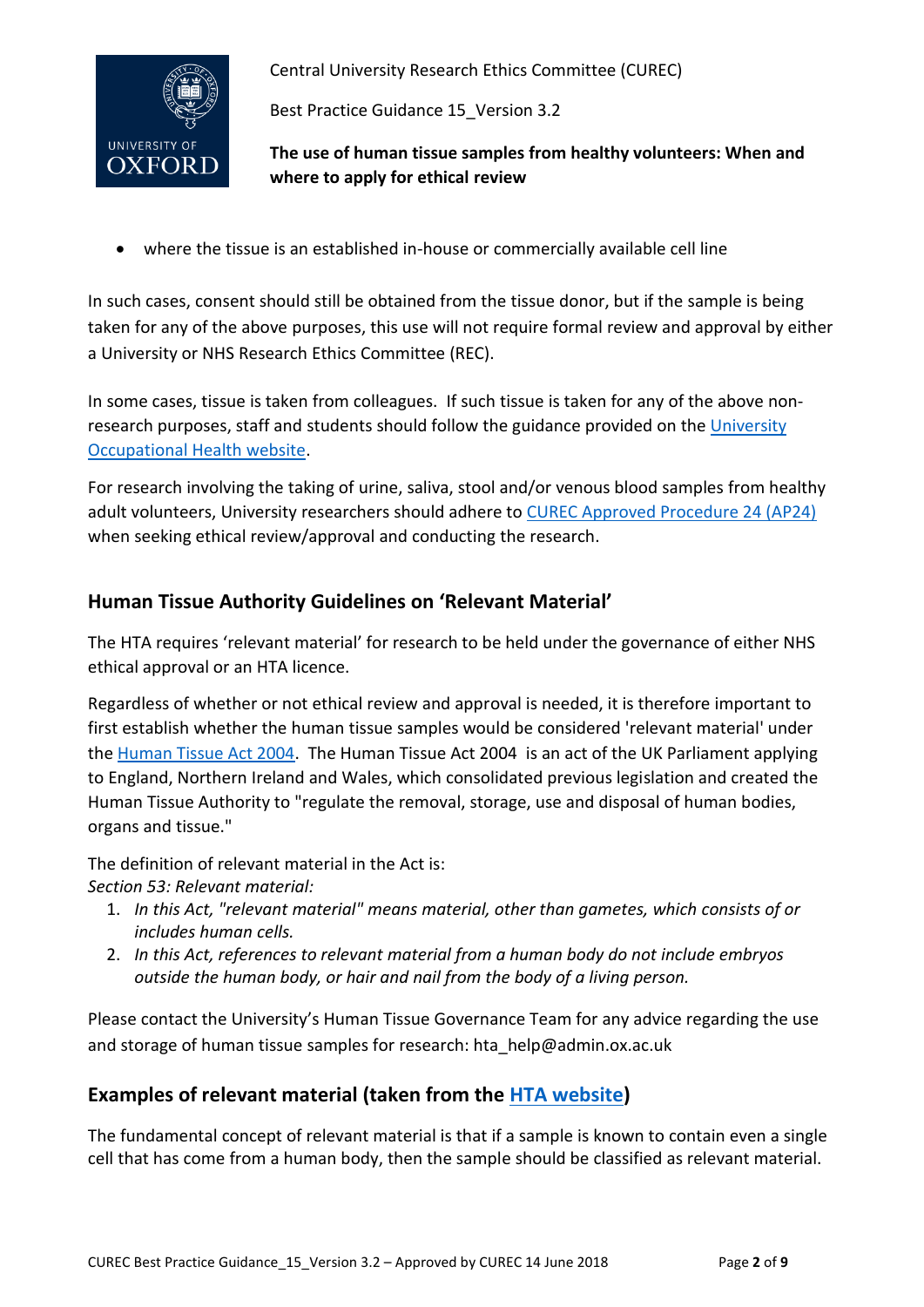

Best Practice Guidance 15\_Version 3.2

**The use of human tissue samples from healthy volunteers: When and where to apply for ethical review**

#### *1. Specifically identified relevant material*

This includes material such as bodies, organs and tissues, consisting largely or entirely of cells, and clearly identifiable.

#### *2. Processed material*

Where a processed material is generally agreed – as a result of the process – to leave it always either cellular or acellular, then the presumption should be that all examples should be regarded as such. The HTA would rely on an assurance that the process in question had been carried out. Under this category, plasma or serum, for example, will not be regarded as relevant material provided the process is demonstrated to render them acellular. Note that if the process used to separate plasma is intended to generate platelet-poor or platelet-rich plasma (as opposed to platelet-free), then there may still be cells within the plasma, making it relevant material.

#### *3. Bodily waste products (including excretions and secretions)*

The HTA considers bodily waste should normally be regarded as relevant material. The Act's wording is clear and reflects the possibility that even a single cell can be subject to an activity such as research. There will be cases where a person believes that material, intended for a scheduled purpose, is actually acellular. In such cases, the HTA can be approached for advice.

#### **4. Cell deposits and tissue sections on microscope slides**

In general, cell deposits or tissue sections on microscope slides are considered to constitute relevant material. This is because such deposits or sections are likely to contain whole cells, or are intended to be representative of whole cells.

For more detail on whether specific materials fall within the definition of 'relevant material' under the Human Tissue Act, please refer to the Human Tissue Authority website: [https://www.hta.gov.uk/policies/list-materials-considered-be-%E2%80%98relevant](https://www.hta.gov.uk/policies/list-materials-considered-be-%E2%80%98relevant-material%E2%80%99-under-human-tissue-act-2004)[material%E2%80%99-under-human-tissue-act-2004.](https://www.hta.gov.uk/policies/list-materials-considered-be-%E2%80%98relevant-material%E2%80%99-under-human-tissue-act-2004)

## **Where to apply for ethical review**

The decision as to which ethics committee to apply to depends on a combination of whether the tissue samples are considered ['relevant material'](https://www.hta.gov.uk/policies/relevant-material-under-human-tissue-act-2004), and the subsequent processing/storage of the samples.

Research involving human tissue that is considered relevant material must be submitted to an NHS Research Ethics Committee (via the HRA National Research Ethics Service) for review and approval. Prior to this, documents must be submitted to the [Clinical Trials and Research](http://researchsupport.admin.ox.ac.uk/contacts/ctrg)  [Governance \(CTRG\) team,](http://researchsupport.admin.ox.ac.uk/contacts/ctrg) who will confirm whether the University can act as Sponsor of the research.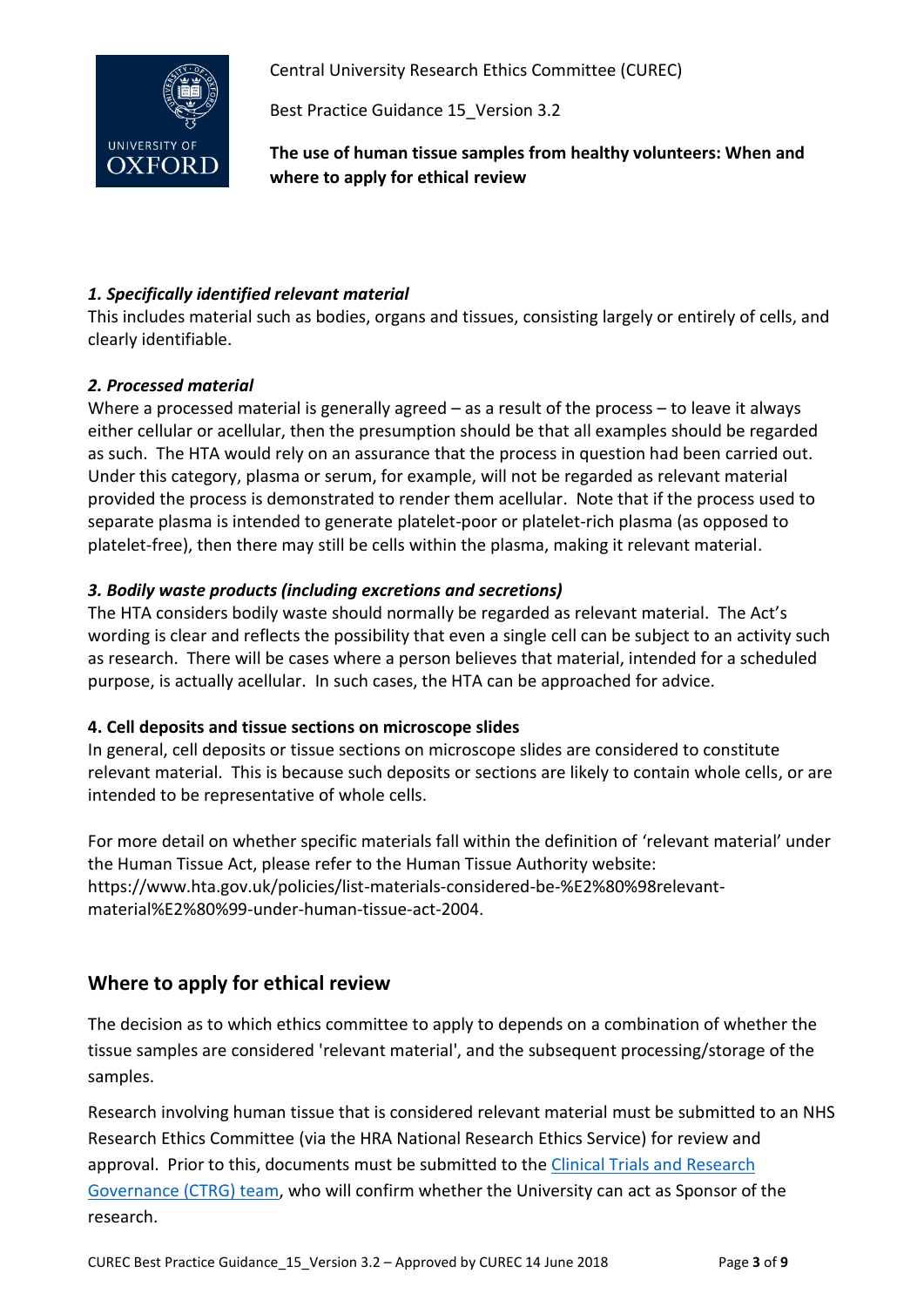

Best Practice Guidance 15\_Version 3.2

**The use of human tissue samples from healthy volunteers: When and where to apply for ethical review**

There are some types of study that can be reviewed by the MS IDREC or the Oxford Tropical REC (OxTREC). Importantly, ethical review/approval from one of these Committees is essential for the use of tissue samples in research where they are not categorised as 'relevant material'.

Please note that many study applications submitted to the MS IDREC or OxTREC for research conducted with healthy volunteers will only be reviewed via their 'minimal risk' review process, meaning the studies are not reviewed by full Committee. The MS IDREC or OxTREC Secretariat will advise if a 'higher-risk' review will be required.

The following information, coupled with the flow chart on the next page should help you decide which review route to follow. However, as this is not always a clear-cut decision, please contact either the [MS IDREC Secretariat,](http://researchsupport.admin.ox.ac.uk/governance/ethics/contacts#collapse1-0) OxTREC or CTRG for advice as necessary.

| Sample type                                                                                                                       | <b>Example</b>                                  | <b>Ethical Review Process</b><br>stages                                                                                                   | <b>HTA Licence Required?</b>                                                                                                                         |
|-----------------------------------------------------------------------------------------------------------------------------------|-------------------------------------------------|-------------------------------------------------------------------------------------------------------------------------------------------|------------------------------------------------------------------------------------------------------------------------------------------------------|
| Any samples from<br>patients (where<br>research is<br>conducted in the<br>UK)                                                     | <b>Biopsy from</b><br>someone with<br>cancer    | Departmental Review (if<br>required)<br>University as Sponsor (via<br>CTRG)<br><b>NHS Research Ethics</b><br>Committee (REC - via IRAS)   | No, provided samples are<br>stored under NHS RFC<br>approval, and destroyed at<br>end of study                                                       |
| Any samples from<br>patients (where<br>research was<br>conducted in the<br>UK or the EU with<br><b>Local Ethical</b><br>Approval) |                                                 | Will depend on the<br>circumstances under which<br>the tissue is being used.<br>Contact the MS IDRFC<br>Secretariat or CTRG for<br>advice | Yes, for storage in the UK if<br>brought here. Samples must<br>be registered on one of the<br>University's HTA licences<br>before shipping to the UK |
| Any samples from<br>patients (where<br>research is<br>conducted outside<br>the UK and the EU)                                     | Faeces from<br>someone infected<br>with typhoid | <b>OxTREC ethical review</b><br>Local Ethics Committee in<br>Country where research is<br>being conducted                                 | Yes, for storage in the UK if<br>brought here. Samples must<br>be registered on one of the<br>University's HTA licences<br>before shipping to the UK |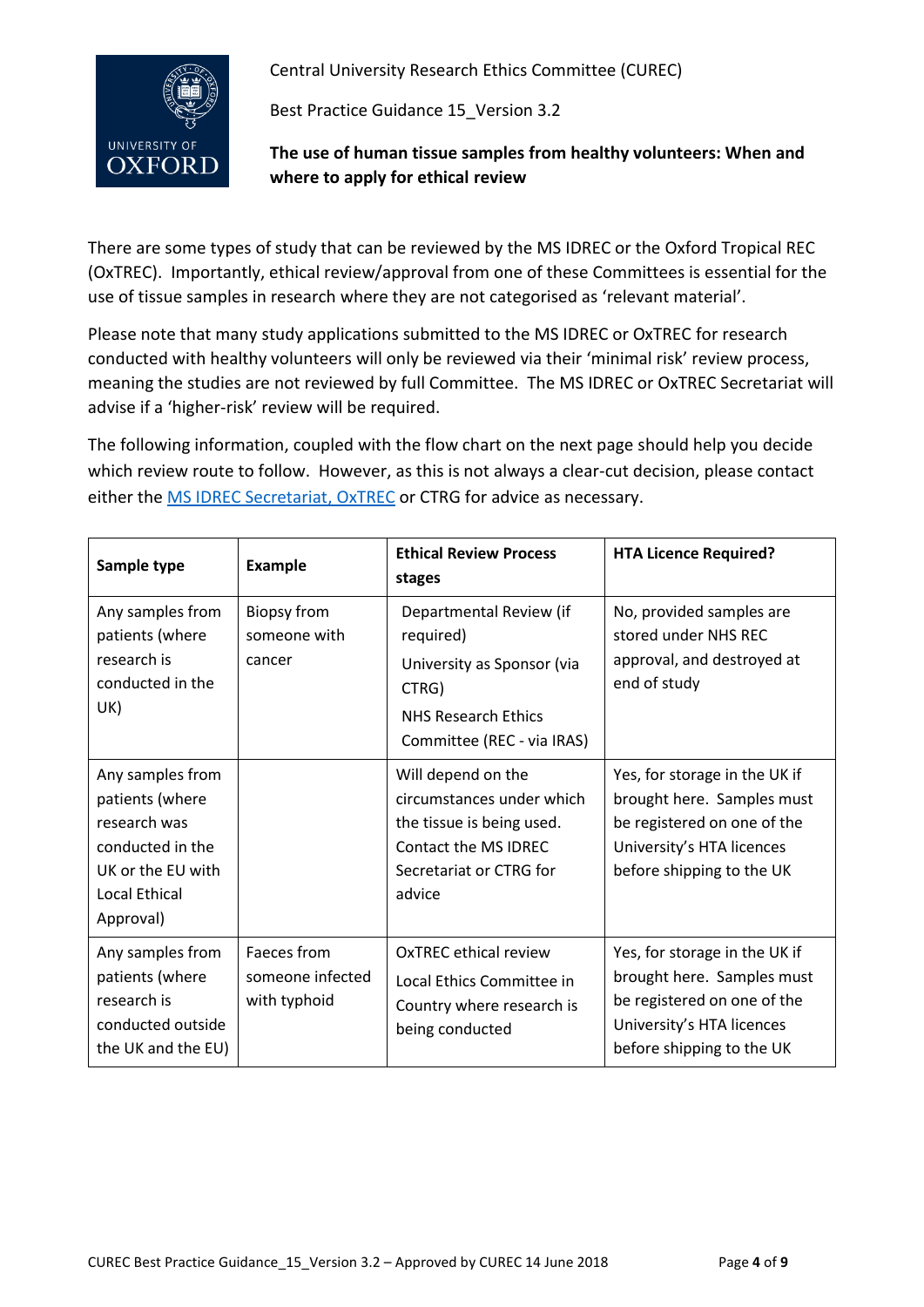

Best Practice Guidance 15\_Version 3.2

#### **The use of human tissue samples from healthy volunteers: When and where to apply for ethical review**

| Sample type                                                                                                                                                                                                        | <b>Example</b>                                                                    | <b>Ethical Review Process</b><br>stages                                                   | <b>HTA Licence Required?</b> |
|--------------------------------------------------------------------------------------------------------------------------------------------------------------------------------------------------------------------|-----------------------------------------------------------------------------------|-------------------------------------------------------------------------------------------|------------------------------|
| Cellular samples<br>from healthy<br>volunteers used in<br>research and<br>destroyed on day<br>taken (i.e. not<br>stored at all)                                                                                    | Blood taken to<br>conduct a whole<br>blood count for<br>research data<br>purposes | Departmental Review (if<br>required)<br>MS IDREC or OxTREC (refer<br>to flow chart below) | <b>No</b>                    |
| Cellular samples<br>from healthy<br>volunteers taken<br>and DNA/RNA<br>extracted as soon<br>as possible (within<br>a maximum of 7<br>days) to render<br>acellular. Only<br>DNA/RNA<br>used/stored for<br>research. | Blood drawn into<br>Tempus tubes for<br><b>RNA</b> extraction                     | Departmental Review (if<br>required)<br>MS IDREC or OxTREC (refer<br>to flow chart below) | <b>No</b>                    |
| Cellular samples<br>from healthy<br>volunteers taken<br>and rendered<br>acellular as soon<br>as possible (within<br>a maximum of 7<br>days) with only<br>acellular material<br>being used/stored<br>for research.  | <b>Blood collected</b><br>and processed to<br>obtain acellular<br>plasma          | Departmental Review (if<br>required)<br>MS IDREC or OxTREC (refer<br>to flow chart below) | No                           |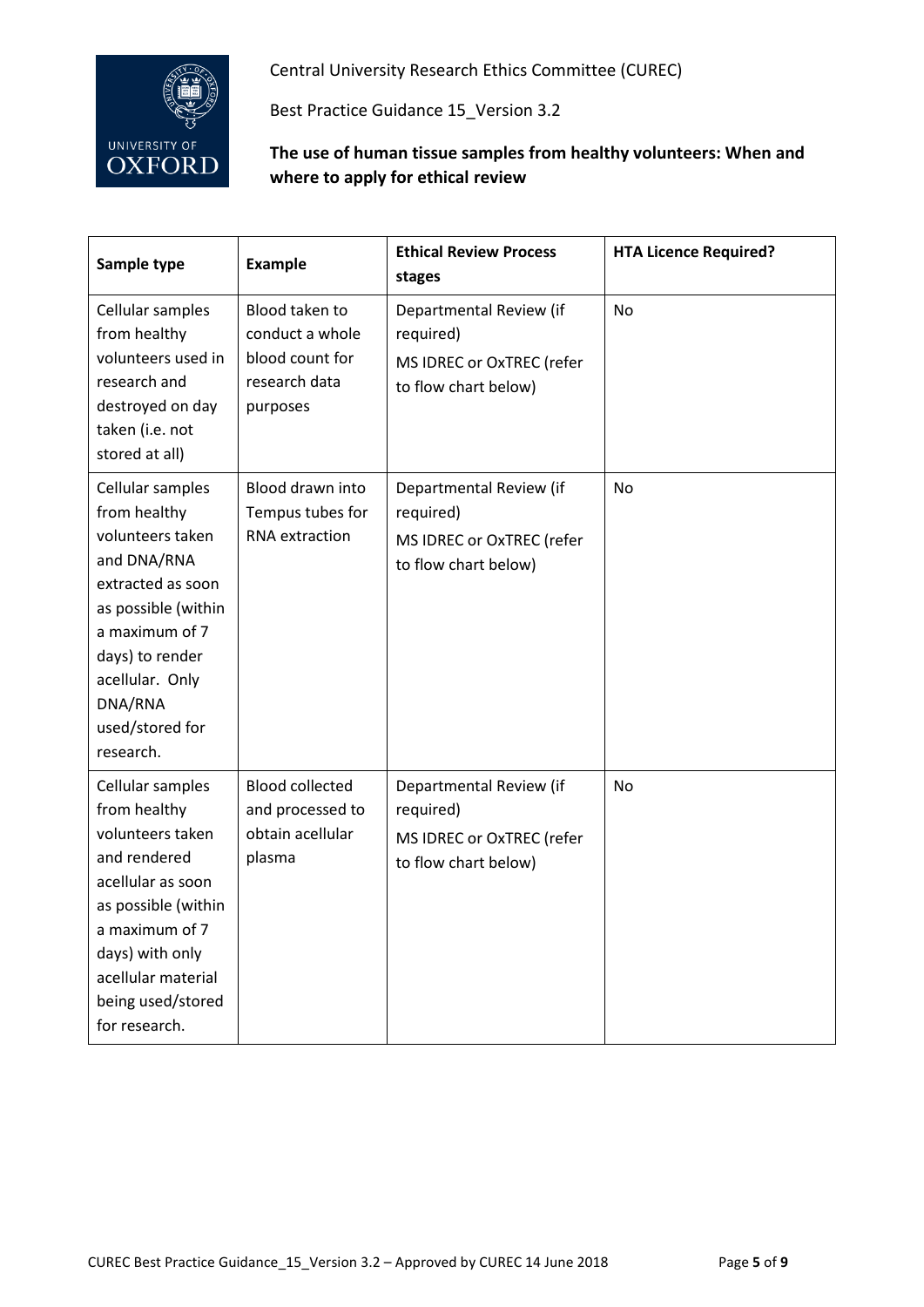

Best Practice Guidance 15\_Version 3.2

#### **The use of human tissue samples from healthy volunteers: When and where to apply for ethical review**

| Sample type                                                                                                                                                                                                                                    | <b>Example</b>                                                                                      | <b>Ethical Review Process</b><br>stages                                                                                                                              | <b>HTA Licence Required?</b>                                                                                                                                                                                                                        |
|------------------------------------------------------------------------------------------------------------------------------------------------------------------------------------------------------------------------------------------------|-----------------------------------------------------------------------------------------------------|----------------------------------------------------------------------------------------------------------------------------------------------------------------------|-----------------------------------------------------------------------------------------------------------------------------------------------------------------------------------------------------------------------------------------------------|
| Cellular samples<br>from healthy<br>volunteers taken<br>and/or being<br>stored in order to<br>perform research<br>on the cells, where<br>the site does not<br>have access to an<br><b>HTA licence</b><br>(storage for longer<br>than 24 hours) | Cells viably<br>cryopreserved<br>from fresh blood<br>samples, Buffy<br>coats, or leucocyte<br>cones | Departmental Review (if<br>required)<br>University as Sponsor (via<br>CTRG)<br>NHS REC (via IRAS)                                                                    | Samples cannot be held on an<br>HTA licence in this case, hence<br>why NHS REC approval is<br>required                                                                                                                                              |
| Cellular samples<br>from healthy<br>volunteers being<br>stored in order to<br>perform research<br>on the cells, where<br>the samples are<br>registered on an<br><b>HTA licence</b><br>(storage for longer<br>than 24 hours)                    | Cells viably<br>cryopreserved<br>from fresh blood<br>samples, Buffy<br>coats, or leucocyte<br>cones | Departmental Review (if<br>required)<br><b>MS IDREC</b>                                                                                                              | Yes - samples must be stored<br>on HTA-licensed premises and<br>be registered on one of the<br>University HTA licences before<br>they are acquired                                                                                                  |
| Previously<br>collected cellular<br>samples (excluding<br>cell lines)<br>purchased from a<br>commercial<br>company or NHS<br>Blood &<br>Transplant<br>(NHSBT)                                                                                  | <b>Buffy Coats or</b><br>leucocyte cones                                                            | Departmental Review (if<br>required)<br>MS IDREC (if samples can be<br>registered on an HTA<br>licence)<br>NHS REC (via IRAS) where<br>HTA licencing is not possible | Yes - samples must be stored<br>on HTA-licensed premises and<br>be registered on one of the<br>University HTA licences before<br>they are received by the<br>researcher.<br>If licencing not possible, then<br>NHS REC approval required<br>instead |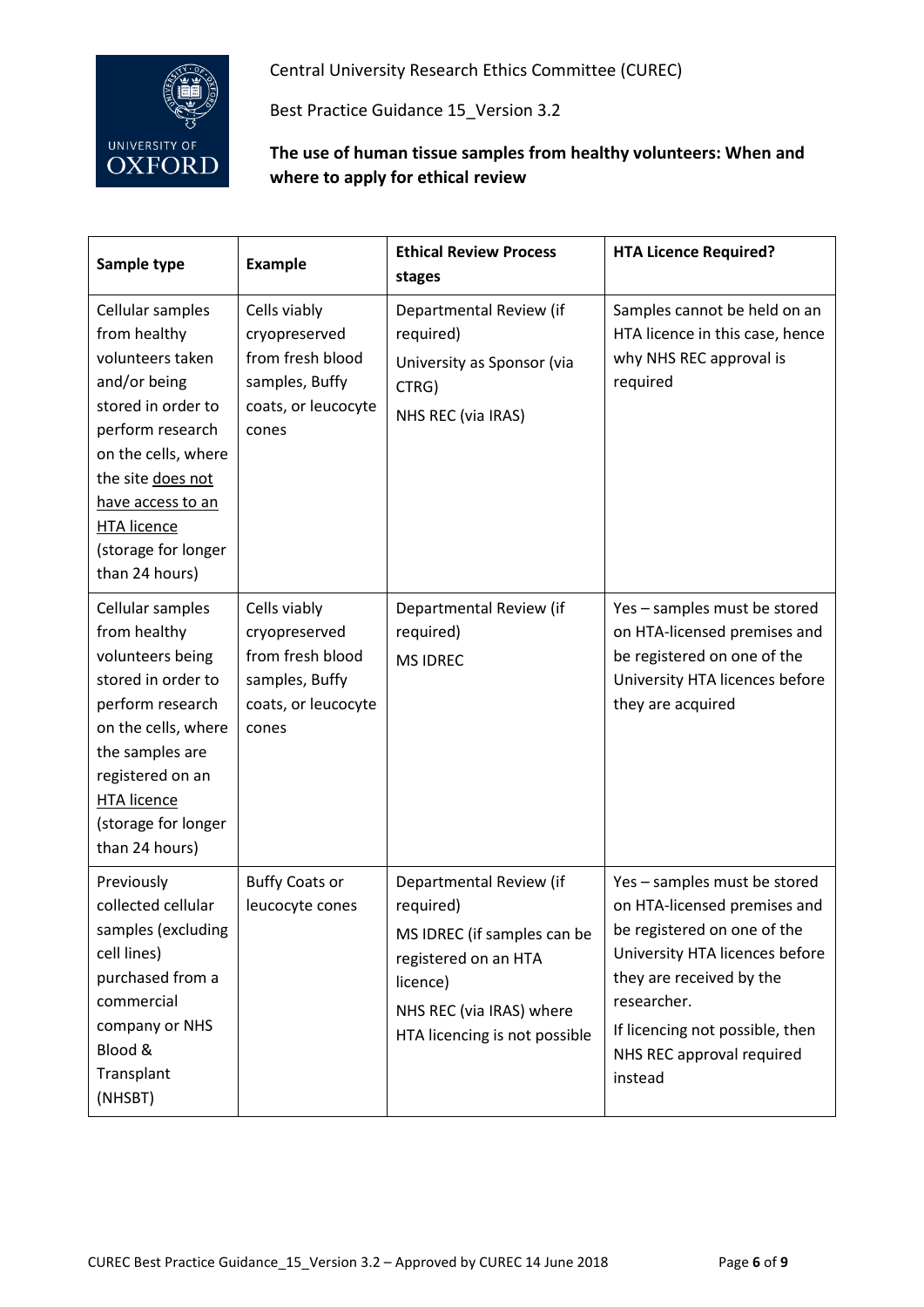

Best Practice Guidance 15\_Version 3.2

#### **The use of human tissue samples from healthy volunteers: When and where to apply for ethical review**

| Sample type                                                                              | <b>Example</b>                                                                                      | <b>Ethical Review Process</b><br>stages                                                                                                                                                                                                                                                                                                                                                                                     | <b>HTA Licence Required?</b>                                                                                                                                                                                      |
|------------------------------------------------------------------------------------------|-----------------------------------------------------------------------------------------------------|-----------------------------------------------------------------------------------------------------------------------------------------------------------------------------------------------------------------------------------------------------------------------------------------------------------------------------------------------------------------------------------------------------------------------------|-------------------------------------------------------------------------------------------------------------------------------------------------------------------------------------------------------------------|
| Samples obtained<br>under the ethical<br>approval of a<br>research tissue<br>bank (RTB). | Colorectal<br>tumours fresh<br>frozen are sought<br>from a tissue bank<br>for a specific<br>project | Relevant tissue bank will<br>comment on feasibility of<br>project (whether they have<br>suitable samples)<br><b>RTB Access Committee</b><br>procedure<br>As long as the research<br>tissue bank has approval to<br>release samples under the<br>generic ethical approval of<br>the biobank, there is no<br>need for the researcher to<br>apply for additional REC<br>review or hold the samples<br>on HTA licenced premises | Research Tissue Banks are<br>registered under HTA licences;<br>provided the samples are<br>obtained under the ethical<br>approval of the research tissue<br>bank, there is no need for<br>separate HTA licensing. |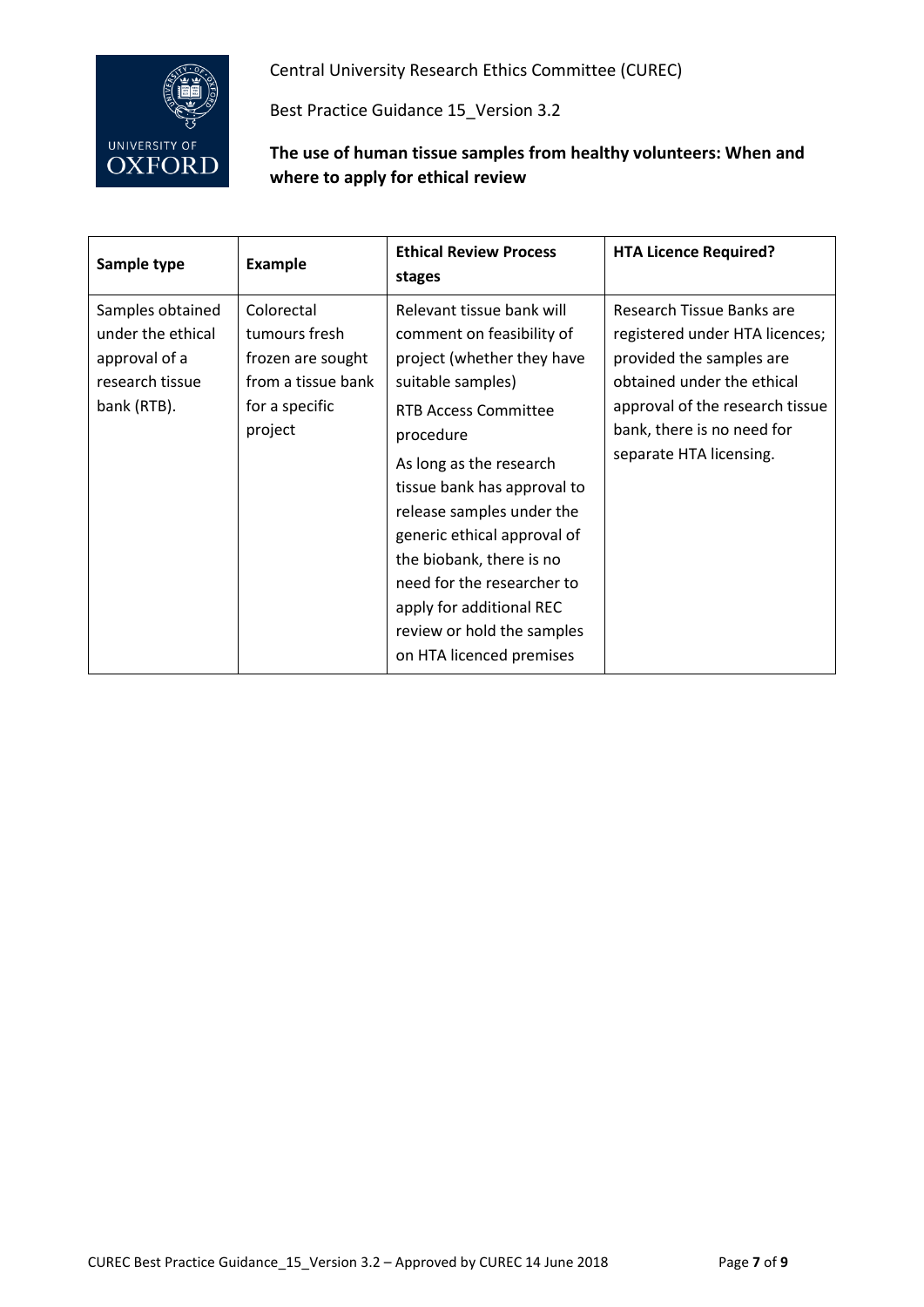**Where to apply for ethical review**



# ETHICAL REVIEW AND APPROVAL OF RESEARCH INVOLVING HUMAN TISSUE